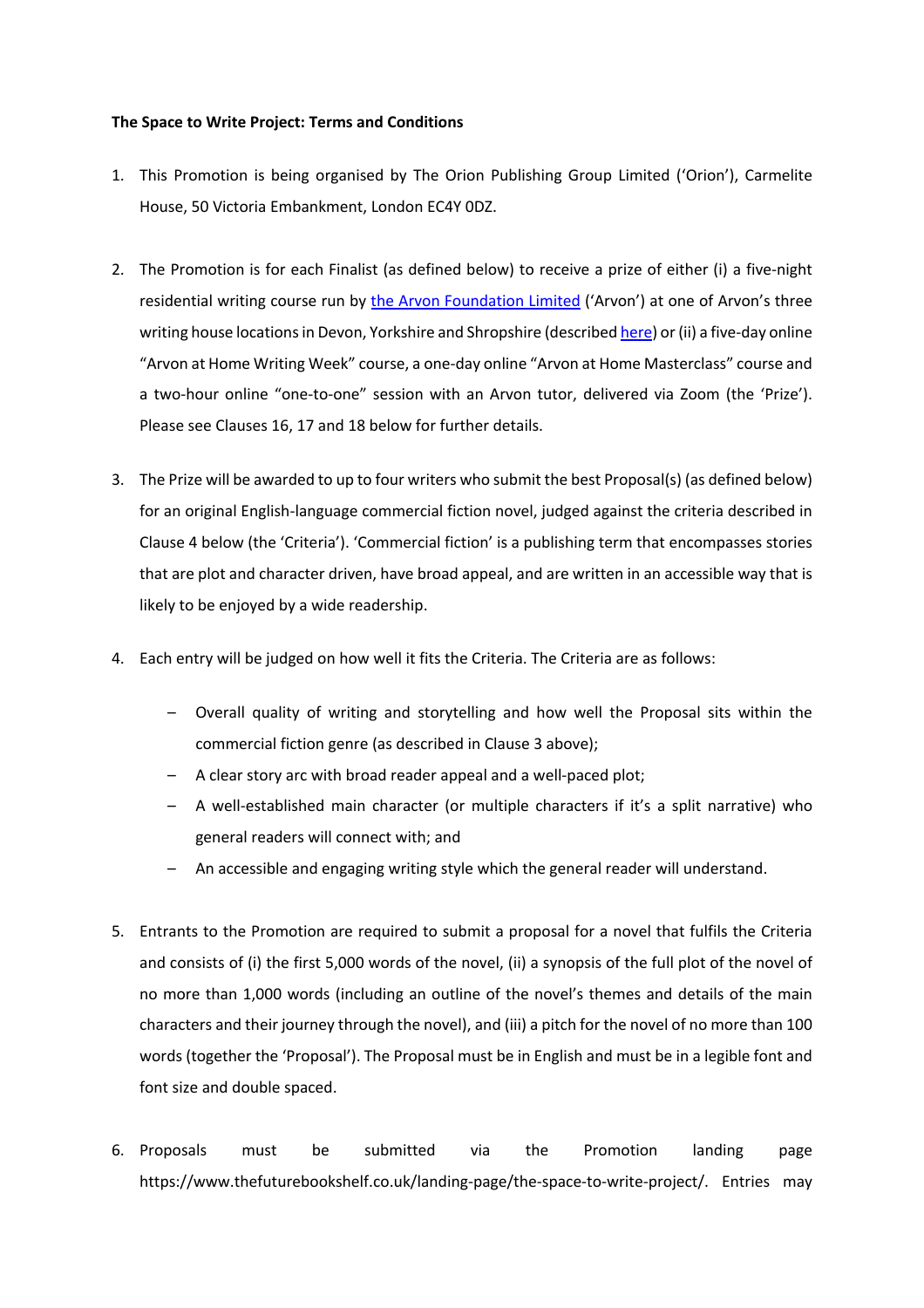only be submitted between 12:01am BST on Thursday, 26<sup>th</sup> May 2022 and 11.59pm BST on Sunday, 19<sup>th</sup> June 2022. Any entries received outside these specified times and dates and any entries that do not meet the requirements of these Terms and Conditions will not be eligible for entry to the Promotion.

- 7. Each entry will be judged on how well it fits the Criteria. A shortlist of up to fifteen of the best Proposals (the 'Shortlisted Entrants') will be chosen from entries received by Orion in accordance with these Terms and Conditions and announced by Monday, 1st August 2022. The Shortlisted Entrants will be chosen by a selection of Orion editors and David Higham Associate agents (the 'Shortlist Judges').
- 8. Up to four winning entries will be chosen from the Shortlisted Entrants by a second panel of judges comprising the following: Lizzy Kremer of David Higham Associates, author Mike Gayle, Natalie Morris of the Metro.co.uk and Orion editor and author Sareeta Domingo (the 'Final Judges'). In the event of a tie, Mike Gayle will have the casting vote. The winning entries will be the ones that best meet the Criteria. The Shortlist Judges' and the Final Judges' decisions for the selection of the Shortlisted Entrants and the Finalists, respectively, are final.
- 9. The entrants who submit the winning entries (the 'Finalists') will each be offered the Prize.
- 10. If no or insufficient suitable entries that meet all the criteria set out above can be found, Orion reserves the right to (i) not select any Shortlisted Entrants or (ii) not select any Finalists from the Shortlisted Entrants or (iii) select fewer than fifteen Shortlisted Entrants or (iv) select fewer than four Finalists.
- 11. By submitting their Proposal, the entrant undertakes and warrants that the Proposal consists of their own original work and will not infringe the intellectual property rights of anyone. If a third party's material is used, such as lyrics of a song, the entrant will secure the necessary permission and will provide it to Orion on request. The entrant further warrants that the Proposal will not contain any material which is defamatory, private or confidential or which is unlawful in any way. Any entry in breach of this Clause will be disqualified from being considered for the Promotion at any stage.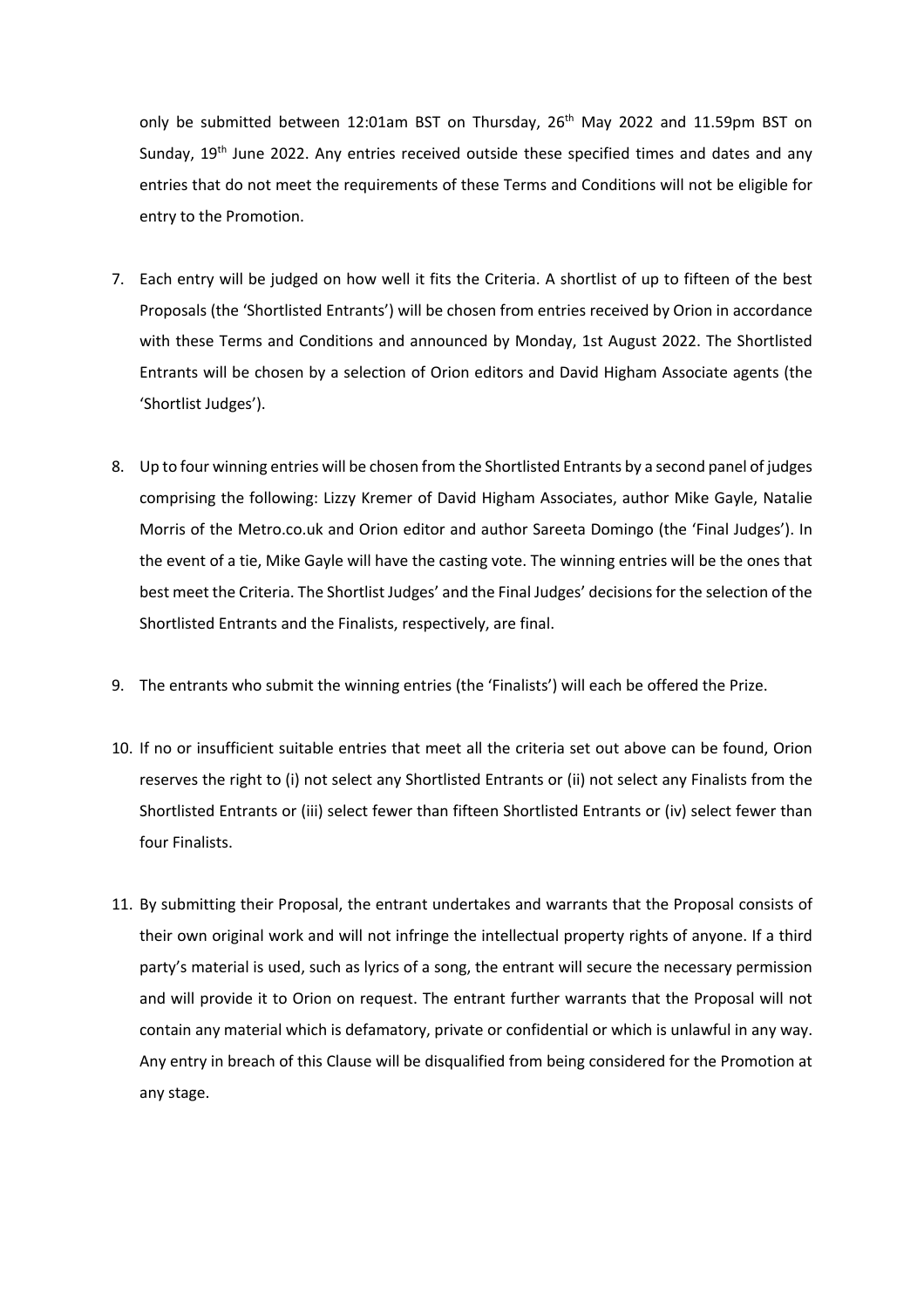- 12. The names of the Finalists will be announced by Friday,  $30<sup>th</sup>$  September 2022 on The Future Bookshelf and Orion websites. The Finalists will be informed by email. The Finalists' names may also be publicised in other media or on social media sites. The names of the Shortlisted Entrants may also be published on The Future Bookshelf and Orion websites.
- 13. This Promotion is only open to those who are from Black, Asian or minority ethnic backgrounds. Entrants must be aged 18 or over, resident in the United Kingdom and must not have an agent at the time of entering the Promotion or have had any book previously published by a publisher in any format or be under a contract to have their book published. The Promotion is not open to employees of Orion or David Higham Associates, their families, or to anyone professionally connected to the Promotion or connected to the judges either themselves or through their families.
- 14. An entrant may only submit one entry. Further entries will be disqualified. Entries will not be accepted via agents, third parties or in bulk.
- 15. Orion is not responsible for contacting or responding to entrants who provide unclear or incomplete information or for entries that are lost, misdirected, delayed or destroyed.
- 16. Subject to Clause 19, following the announcement of the Finalists, Orion will contact the Finalists to arrange the Prize. Dates for the Prize will be subject to availability. The Finalists agree to read and comply with any terms and conditions supplied by Arvon in connection with the Prize, including any requirements or restrictions relating to Covid 19. The Prize must be redeemed within 12 months of the announcement by Orion of the Finalists.
- 17. If a Finalist chooses Prize option (i), as described in Clause 2, Orion will pay for the Finalist's cost of travel on public transport to the selected Arvon writing house location, up to a maximum of £150 (the 'Travel Contribution'). The Travel Contribution will be paid within 30 days of receipt by Orion from the Finalist of (i) proof of the cost of travel and (ii) the Finalist's details for payment.
- 18. Except for the Travel Contribution set out in Clause 17, no other costs or expenses will be met by Orion in connection with the Prize. For details of any costs and expenses included as part of the Prize as supplied by Arvon please refer to the relevant page(s) of Arvon's website (www.arvon.org).